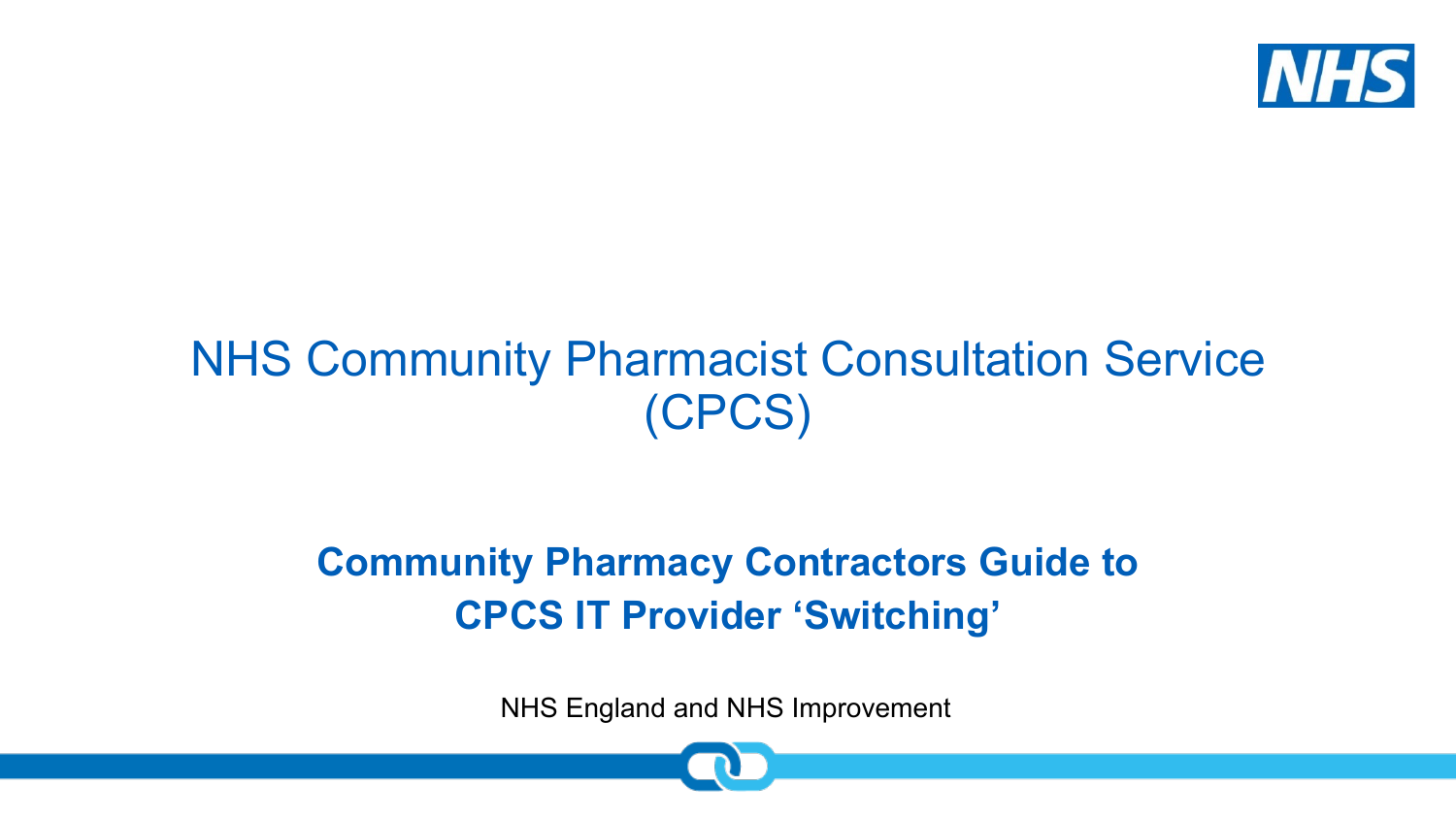## Introduction

- Since the launch of NHS CPCS in October 2019, two ass been centrally procured to support community pharmacy the service
- A ['provider pa](http://www.cegedimrx.co.uk/pharmacy-services?hsLang=en-gb)ys' commissioning model will come into effect on **A** 'provider pays' commissioning model will come into effect re[sponsibility for the c](https://pharmoutcomes.org/pharmoutcomes/help/home?cpcs)ost of CPCS IT solutions will transfe c[ontractors](http://www.positive-solutions.co.uk/hxconsult/)

#### What should community pharmacy contrad prepare for this change?

- The 'provider pays' transition period runs from **mid-Nover 2022**, during which time contractors should enter into their arrangements with one of the four assured IT providers:
	- o Cegedim
	- o PharmOutcomes
	- o Positive Solutions
	- o Sonar Informatics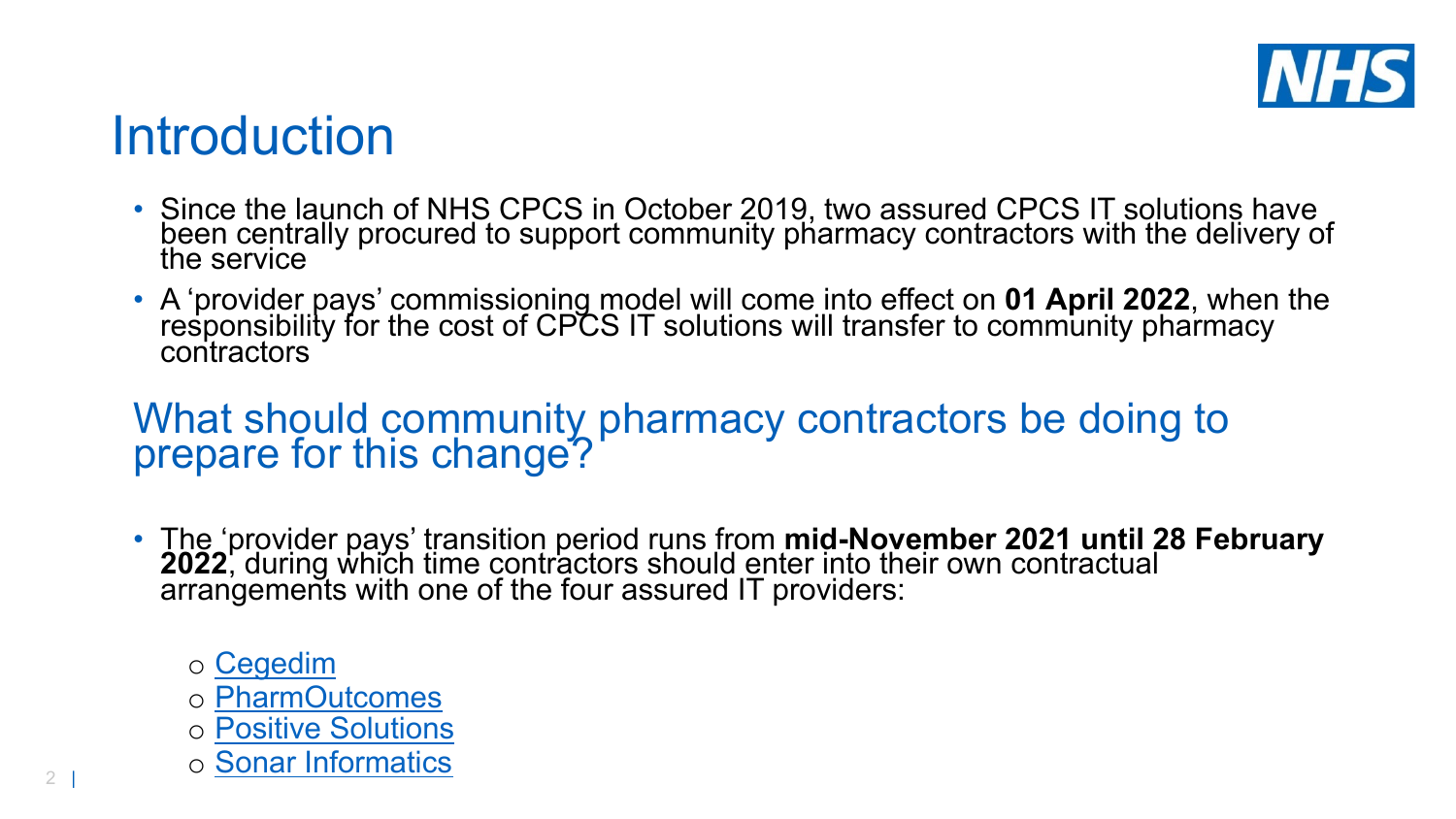

## What should community pharmacy contractors be doing to prepare for this change?

- A comprehensive **Buyer's Guide** will be published in October 2021 to aid pharmacy contractors to purchase CPCS IT solutions
- The Buyer's Guide will be supported by a **webinar**
- **Act early**  contractors are advised to act promptly to sign up to a CPCS IT provider from mid-November to ensure smooth transition and avoid service interruption

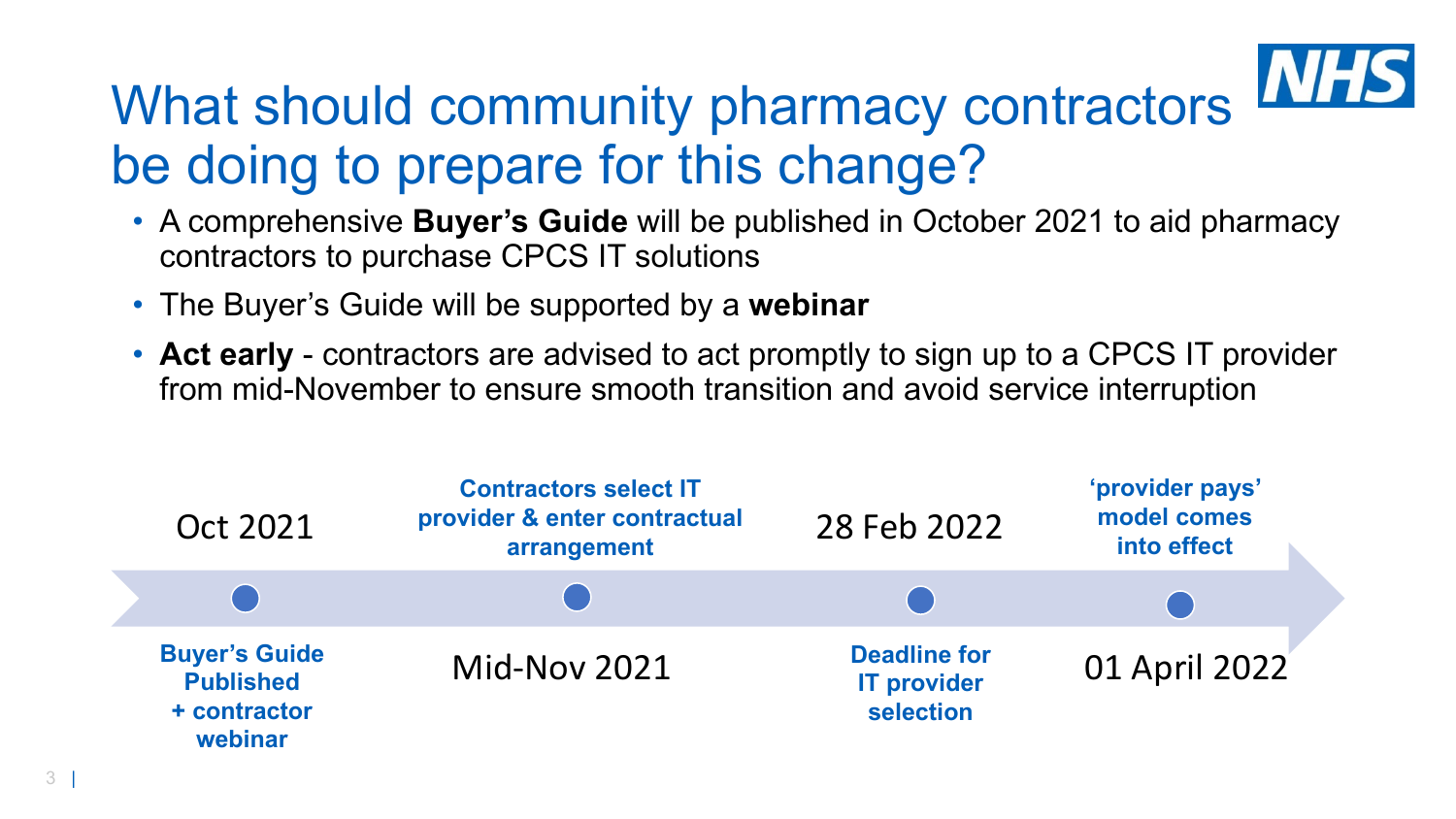

### From mid-Nov 2021 until 28 Feb 2022 contractors have one of 3 choices in the move to 'provider pays':





DE-REGISTER from the service BY 28 Feb 22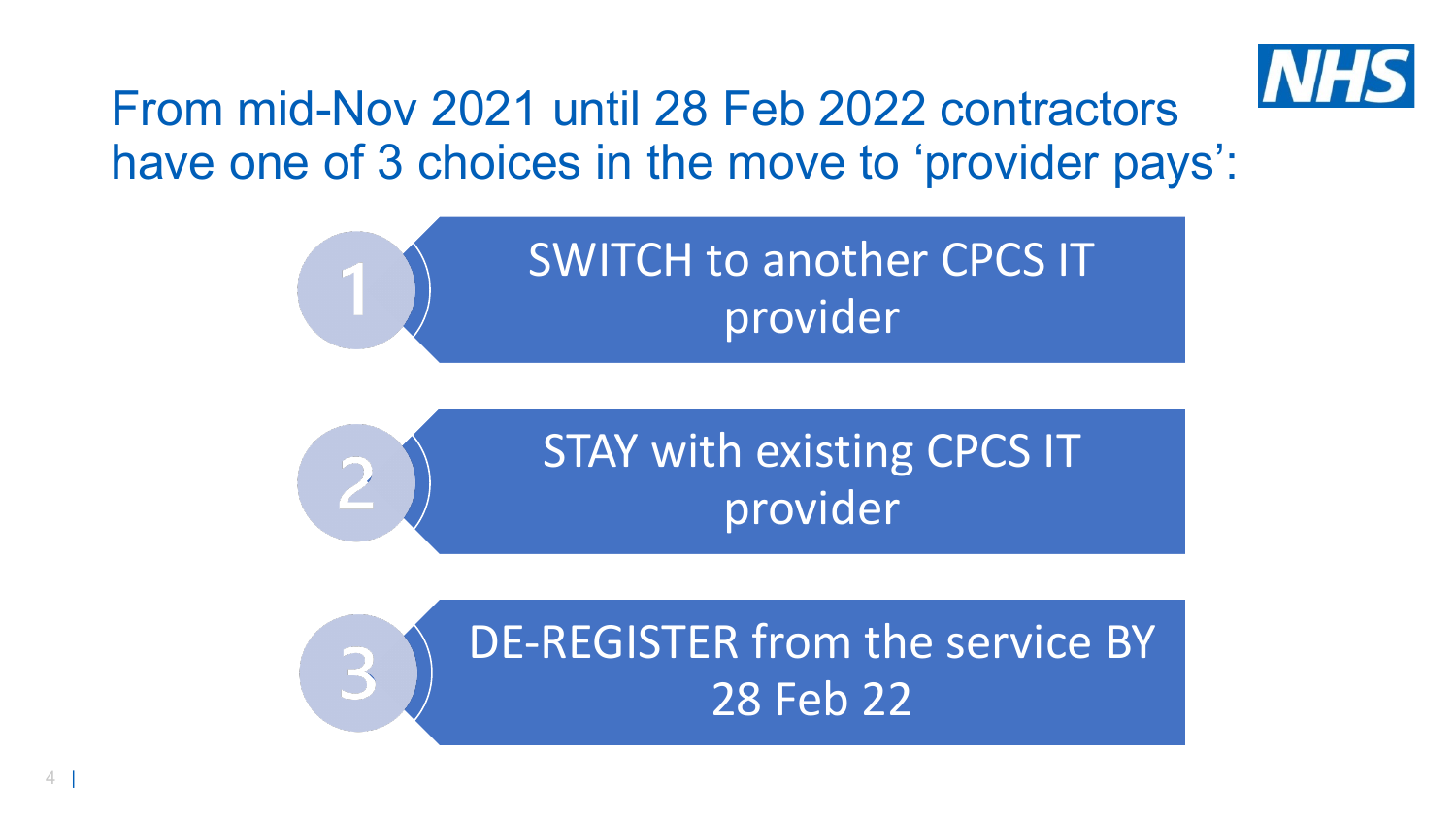

## 1. SWITCH to another CPCS IT provider

There are five steps to switching NHS CPCS IT provider:



*Contractors should express intentions from mid Nov-21 until 28 Feb-22 at the latest to maintain service continuity*

*New IT provider will confirm service agreement and switch date with contractor*

*Contractors MUST complete any pending referrals in existing IT system before switch date*

**successful**

**Submit any outstanding claims**

*Contractors will be able to access their existing IT system to submit outstanding claims for up to 28 days*

5 |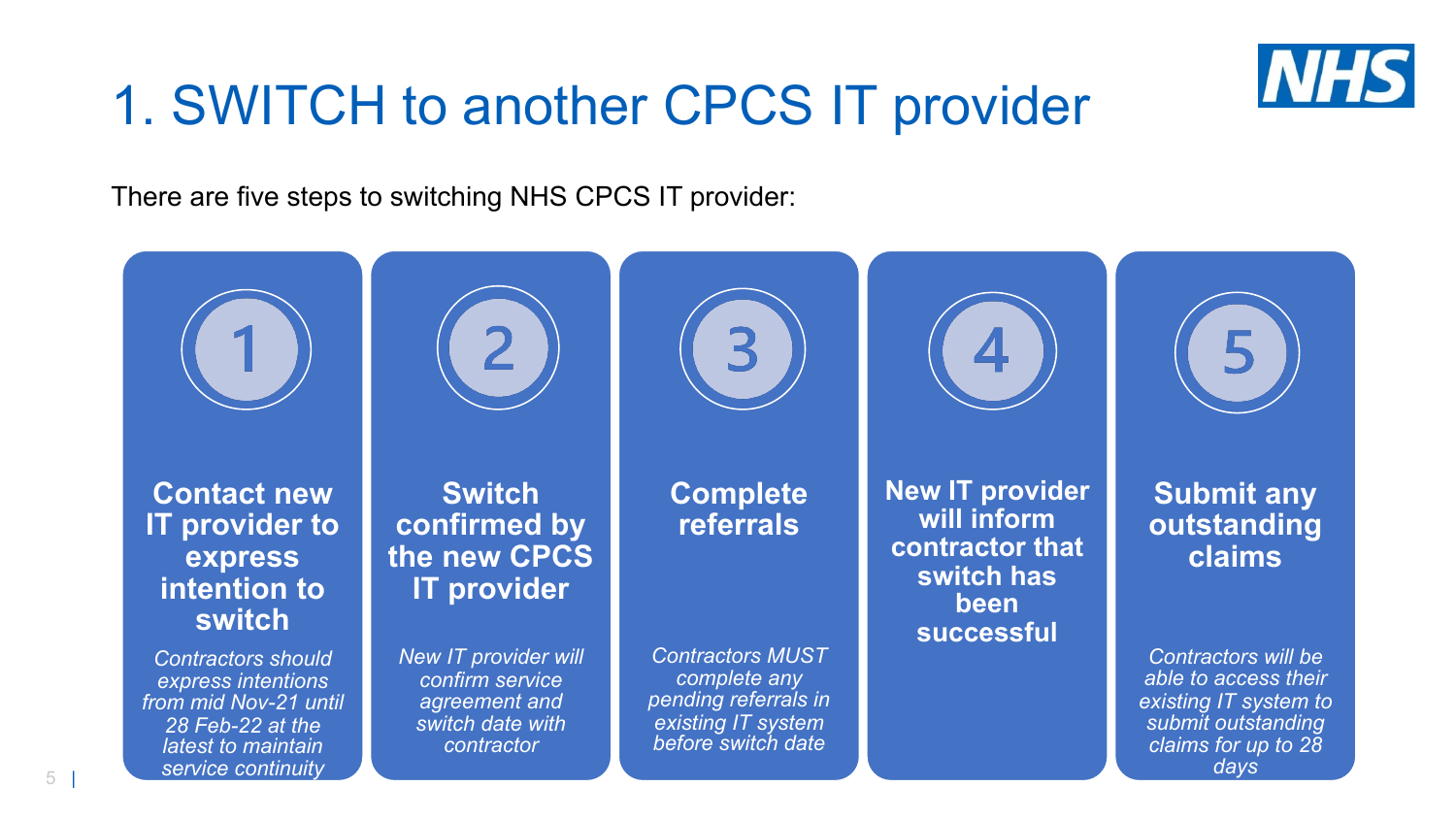![](_page_5_Picture_0.jpeg)

# 2. STAY with existing CPCS IT provider

There are two steps to remaining with your existing NHS CPCS IT provider:

**Contact existing IT provider to confirm intention to stay**

*Contractors should confirm their to stay with their existing IT provider before 28 Feb 22 at the latest to maintain service continuity*

**Existing IT supplier will confirm new service agreement with contractor**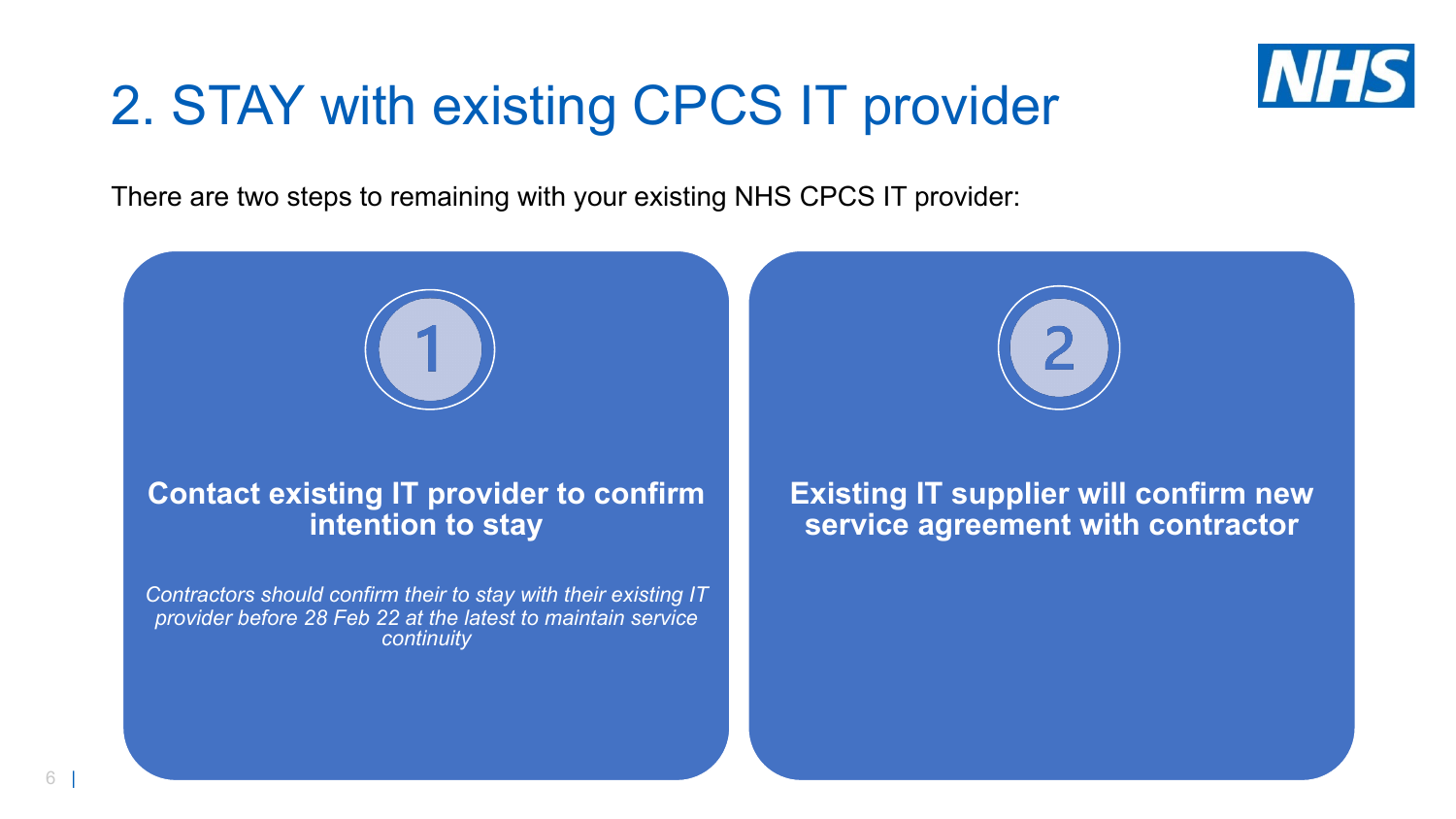![](_page_6_Picture_0.jpeg)

## 3. DE-REGISTER from NHS CPCS service

![](_page_6_Picture_2.jpeg)

#### **Confirm your intention to deregister from NHS CPCS**

*Contractors who wish to de-register from the service on 01 April 2022 should login to the NHS Business Services Authority Manage Your Service (MYS) portal to request to deregister from by 28 February 2022 at the latest. De-registration will take effect within 28 days of the request via MYS*